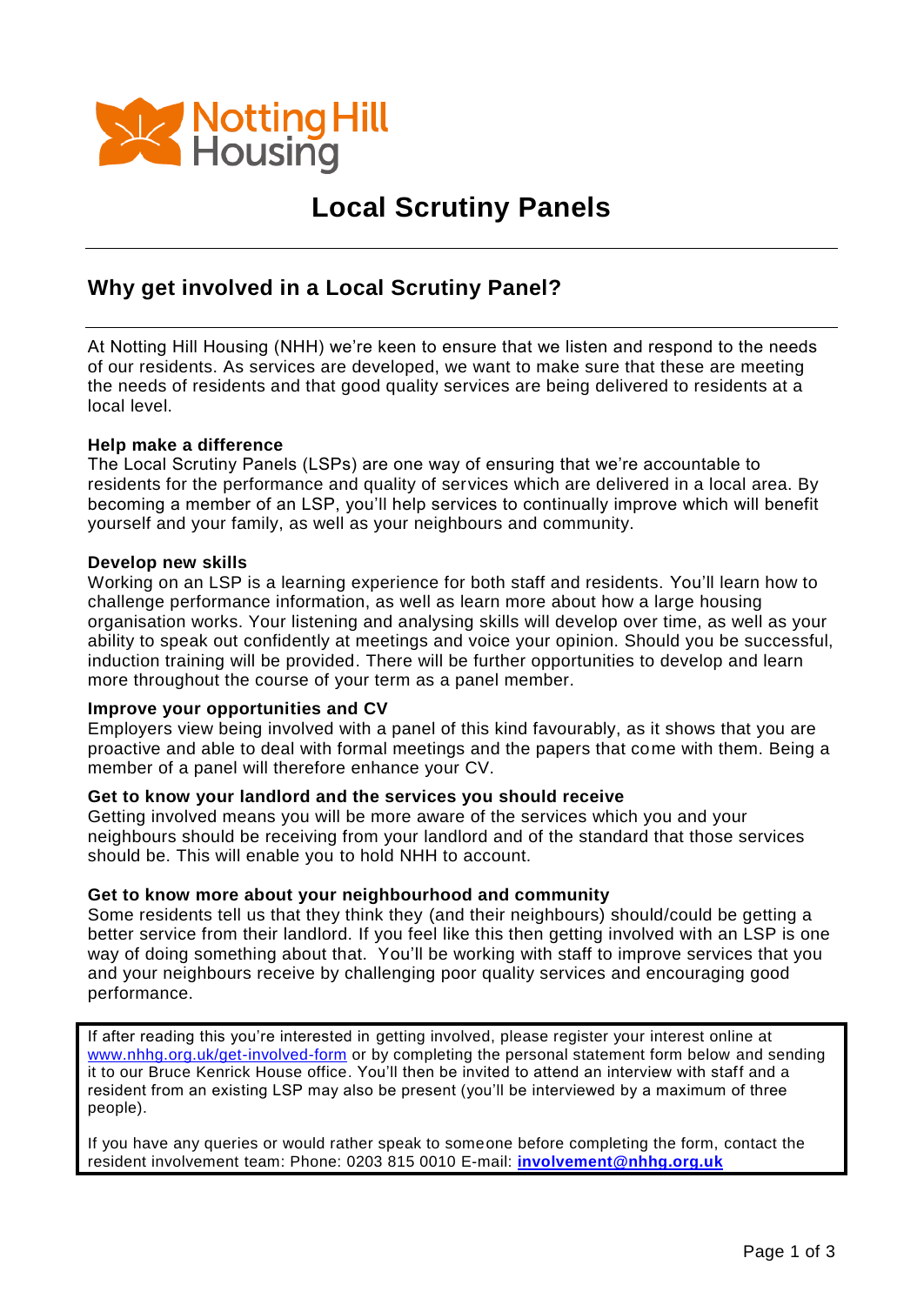# **Personal statement**

*Please note***:** All information is strictly confidential and will be used only by those involved in the recruitment process for the Local Scrutiny Panels.

| <b>SECTION A</b><br>(Please use block capitals)                                                  |                           |  |
|--------------------------------------------------------------------------------------------------|---------------------------|--|
| Title:                                                                                           | .                         |  |
| Surname:                                                                                         |                           |  |
| First name:                                                                                      |                           |  |
| Address:                                                                                         |                           |  |
|                                                                                                  |                           |  |
|                                                                                                  |                           |  |
|                                                                                                  | Telephone Number (Home)   |  |
|                                                                                                  | Telephone Number (Mobile) |  |
| <b>Email Address</b>                                                                             |                           |  |
| <b>SECTION B</b>                                                                                 |                           |  |
| I would like to be a member of a Local Scrutiny Panel because:                                   |                           |  |
|                                                                                                  |                           |  |
|                                                                                                  |                           |  |
|                                                                                                  |                           |  |
|                                                                                                  |                           |  |
|                                                                                                  |                           |  |
|                                                                                                  |                           |  |
|                                                                                                  |                           |  |
|                                                                                                  |                           |  |
| You may continue on a separate page (A4), if you wish.                                           |                           |  |
| <b>SECTION C</b>                                                                                 |                           |  |
| I have the following interests, experience and knowledge which equip me to be a Panel<br>member: |                           |  |
|                                                                                                  |                           |  |
|                                                                                                  |                           |  |
|                                                                                                  |                           |  |
|                                                                                                  |                           |  |
|                                                                                                  |                           |  |
|                                                                                                  |                           |  |
| You may continue on a separate page (A4), if you wish.<br><b>SECTION D</b>                       |                           |  |
|                                                                                                  |                           |  |